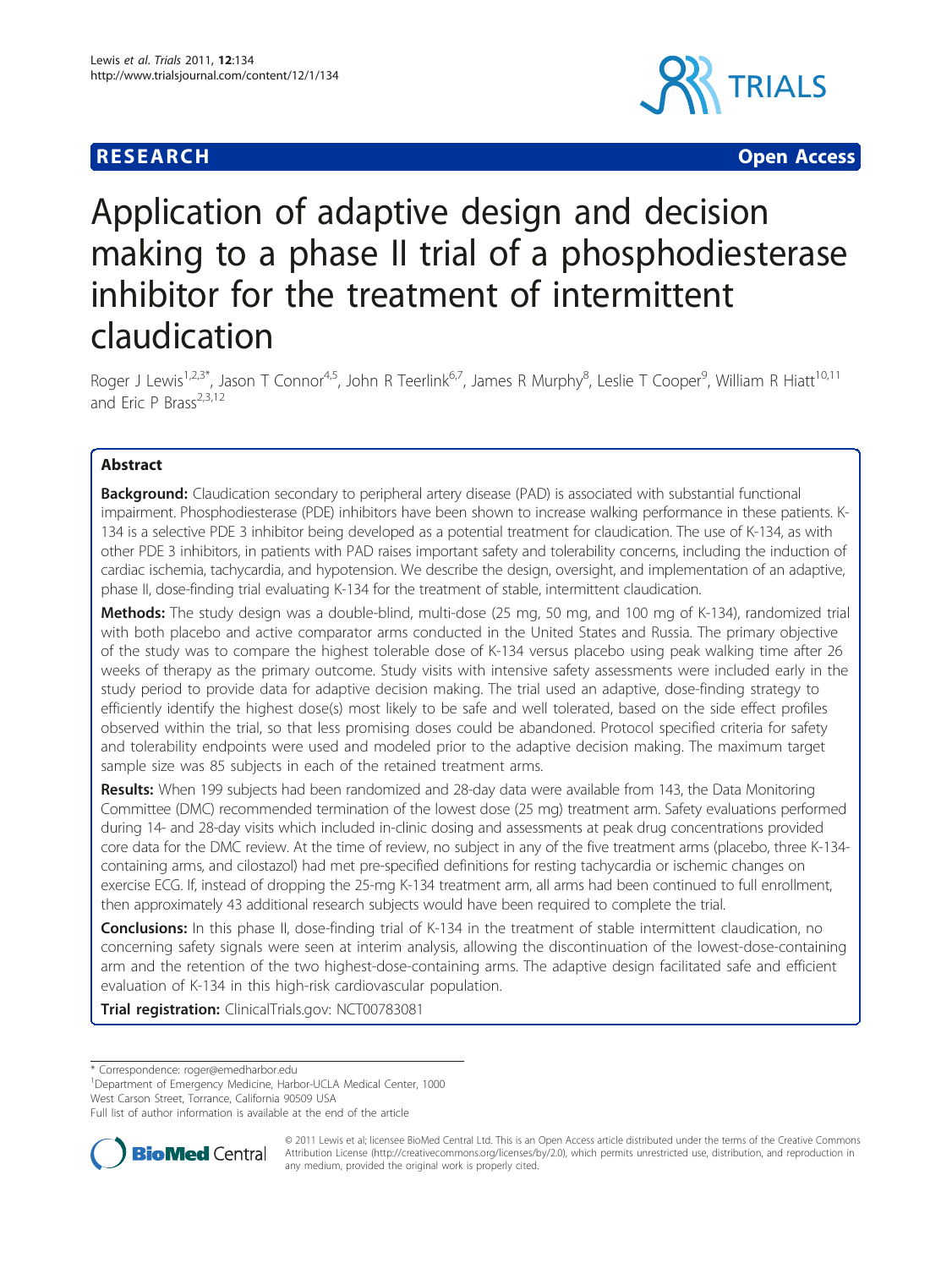# Introduction

Peripheral artery disease (PAD) is a common manifestation of systemic atherosclerotic disease, and is associated with both coronary and carotid arterial disease leading to increased risk of myocardial infarction, stroke and death [[1](#page-8-0),[2](#page-8-0)]. Medical treatment of PAD includes management of cardiovascular risk factors and the use of antiplatelet agents to reduce the risk of myocardial infarction and ischemic stroke.

Approximately one-third of patients with PAD suffer from claudication, typified by pain in one or both legs that is brought on by walking and relieved by rest [[3](#page-8-0)]. Claudication is associated with decreased functional capacity, impairment of activities of daily living, and reduced quality of life. Currently, cilostazol is the only guideline-recommended pharmacologic agent approved in the United States for the treatment of claudication [[4\]](#page-8-0). Cilostazol is a phosphodiesterase (PDE) 3 inhibitor with vasodilatory and antiplatelet activity. Treatment with cilostazol is associated with both an increase in peak treadmill performance and an improvement in quality of life [\[5\]](#page-8-0). Another PDE 3 inhibitor, NM-702, has been evaluated in a phase II study with positive results [[6](#page-8-0)]. However, treatment with PDE 3 inhibitors can cause adverse effects; cilostazol can cause orthostatic hypotension, tachycardia, palpitations and headache. In patients with underlying vascular disease, the induction of hypotension and tachycardia raise concerns for induction of ischemic events. Perhaps related to this, the PDE 3 inhibitor milrinone has been associated with increased mortality in patients with severe heart failure [\[7](#page-8-0)].

K-134 is a selective PDE 3 inhibitor that in Phase I trials involving healthy volunteers has the expected vasodilatory effects and appears to have more pronounced antiplatelet effects than cilostazol. Although PDE 3 inhibitors have been used successfully to treat claudication, this class of agents raises important safety concerns when used in a population at high risk for underlying cardiovascular disease. Thus, a clinical trial supporting early drug development of a PDE 3 inhibitor, especially in patients suffering from claudication, must be designed to assess potential safety concerns while minimizing risks to study participants. The risk-benefit analysis is made more difficult, however, by the fact that some adverse effects (e.g., hemodynamic changes) are likely to occur quite early in treatment, while the beneficial effect may require six months or longer to fully develop. Additionally, safety and tolerability data from healthy subjects may not be predictive of effects in patients with claudication.

We describe the novel design, oversight, and adaptive decision process associated with a phase II, dose-finding trial evaluating K-134 for the treatment of stable, intermittent claudication. Because of limited prior clinical experience with K-134 in the target population, the ethical imperative to rapidly eliminate from further use any treatments or dosing strategies that are unsafe or poorly tolerated, and the limited availability of patients with stable intermittent claudication for recruitment, an adaptive approach was used to rapidly identify and restrict randomization to the maximum safe and welltolerated doses of K-134 in the target population [[8\]](#page-8-0). The purpose of this article is to illustrate the capability of a customized adaptive clinical trial design to use active and ongoing assessment of safety and tolerability to better inform interim decision making regarding the termination of both specific dosing strategies and, potentially, the clinical trial itself [[8](#page-8-0),[9\]](#page-8-0). The primary results of the clinical trial will be published separately.

# Methods

# Study Design and Setting

The study design was a parallel treatment, multi-dose, randomized trial with both placebo and active comparator arms. A Steering Committee oversaw the design, conduct of the trial, and data analysis. By Charter the trial's Data Monitoring Committee reported to the Steering Committee. Kowa Research Institute (KRI) maintained overall regulatory responsibility for the study and contracted with an academic research organization to implement the trial. The trial incorporated the planned, adaptive elimination of one or more treatment arms based on predefined safety and tolerability endpoints. The adaptive aspects of the trial design were developed collaboratively by the trial's Steering Committee, Kowa Research Institute, and the Data Monitoring Committee. The voting statistician member of the Data Monitoring Committee conducted simulations of the adaptive design and performed the required doseresponse modeling during conduct of the trial. The study was conducted in 25 sites in the United States and 23 sites in Russia.

# Patient Population

The eligible patient population included patients ages 40 years or greater with a diagnosis of intermittent claudication confirmed by both history and one of the following: (1) a resting ankle brachial index (ABI)  $\leq$  0.90 at screening; (2) a resting ABI  $\geq$  0.90 and  $\leq$  1.00 with a reduction of  $\geq 0.20$  when measured one minute after treadmill exercise; or (3) an ankle brachial index > 0.90 and a resting toe brachial index < 0.70 in diabetic patients. The symptoms of claudication were required to be stable for three months prior to screening and the subject must have demonstrated a highest peak walking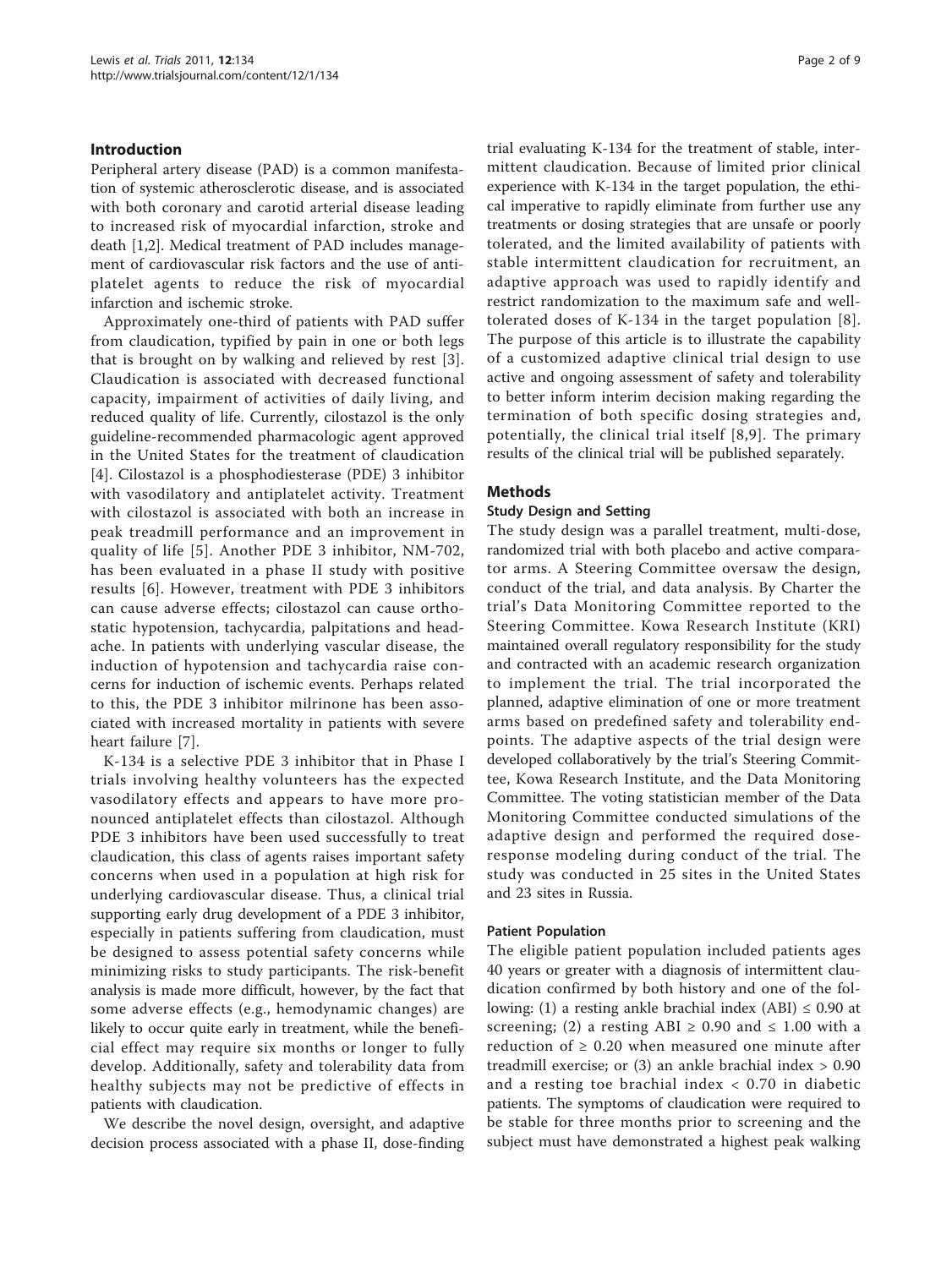time between one and twelve minutes. Subjects were excluded if they exhibited signs or symptoms of critical leg ischemia, had undergone recent revascularization procedures or coronary artery bypass grafting, or had unstable cardiovascular disease, a history of congestive heart failure or the presence of congestive heart failure as defined by the modified Framingham criteria. Additional exclusion criteria were defined to avoid enrolling patients at additional risk from participation or in whom claudication-limited treadmill performance could not be ascertained.

In the United States, the trial was approved by a central Institutional Review Board (IRB), Western IRB (WIRB) in Olympia, Washington, and by individual local IRBs according to the requirements of each site. In Russia, the trial was approved by the Russian National Ethics Committee and institutional ethics committees (IECs) as required by each site. Voluntary, written informed consent was obtained from each research subject prior to performing any study-related procedures.

# Treatment Arms

Patients were randomized to one of five treatment arms: (1) placebo; (2) K-134 25 mg twice daily (referred to as the 25 mg arm); (3) K-134 25 mg twice daily with a forced titration to 50 mg twice daily after two weeks (referred to as the 50 mg arm); (4) K-134 50 mg twice daily with a forced titration to 100 mg twice daily (referred to as the 100 mg arm); or (5) cilostazol 100 mg twice daily. All drugs were administered orally. The purpose of the forced titration dosing strategy, used in the two higher-dose K-134 arms, was to allow subjects time to acclimate to the pharmacologic effects of K-134 and maximize tolerability. This strategy allowed a safety assessment at the day-14 visit, prior to up-titration. Patients were randomized, after the successful completion of prerequisite baseline evaluation, using an interactive voice recognition system (IVRS) as is typical for large, multicenter, international clinical trials.

# Trial Objectives

The primary objective of the study was to compare the highest safe and tolerable dose of K-134 versus placebo using peak walking time after 26 weeks of therapy as the primary endpoint. The primary outcome was measured as a change from baseline in peak walking time, utilizing a graded exercise treadmill test with a modified Gardner protocol. Secondary objectives included evaluating the safety and efficacy of different doses of K-134 versus placebo at 26 weeks, comparing the safety and efficacy of K-134 versus cilostazol, and exploring the pharmacodynamics of K-134.

# Safety and Tolerability Endpoints for Adaptive Decision Making

The trial used an adaptive, dose-finding strategy to efficiently identify the dose(s) most likely to be safe and well tolerated, based on the side effect profiles observed within the trial, so that less promising doses could be rapidly abandoned and study resources could be utilized most efficiently. The target sample size for each retained study arm was 85 subjects, with the final sample size depending on the number of retained arms.

The target sample size of 85 in each of the study arms was determined based on prospective power calculations under a variety of projected effect sizes, assuming a single pairwise comparison of the highest retained dose of K-134 to placebo (80% power if K-134 increased peak walking time by 40% and 42% power if peak walking time increased by 30%, assuming 20% discontinuation rate). Additionally, the number was felt to be adequate to ensure adequate information on the dose ranging of K-134.

The goal of the adaptive design was to drop from the trial, as quickly as possible, any K-134 dosing regimens that had unacceptable rates of adverse effects or were poorly tolerated. If all arms were safe and well tolerated then the lowest dose was to be dropped. Given the absence of previous experience with K-134 in the PAD population and the known pharmacodynamics of the class, the protocol incorporated safety check points at day 14 (prior to the dose increase in the 50 mg and 100 mg K-134 arms), and at day 28 after two weeks of treatment with the assigned dose. Although, atypical for claudication studies, the 28 day visit included a peak treadmill test conducted at peak drug concentrations with ECG monitoring to allow a comprehensive safety assessment. Two safety endpoints and one tolerability endpoint were assessed at these visits and used to inform the adaptive design, namely: (1) the development of a resting tachycardia, defined as any heart rate greater than 120 bpm or greater than 110 bpm on two consecutive assessments 15 minutes apart, measured at time points estimated to correspond to maximal serum drug concentration, occurring either 14 or 28 days after treatment initiation, with the highest acceptable proportion of patients experiencing this safety endpoint set at 20%; (2) the development of ECG changes suggestive of ischemia on maximal treadmill testing at the 28 day visit, with a maximum tolerable fraction of patients experiencing this event set at 20%; and (3) the discontinuation of the study medication, for any reason, with the maximum tolerable limit on this safety endpoint set at 40%. The first two endpoints, tachycardia and ischemia, were considered safety endpoints while the discontinuation of study medication was considered the tolerability endpoint.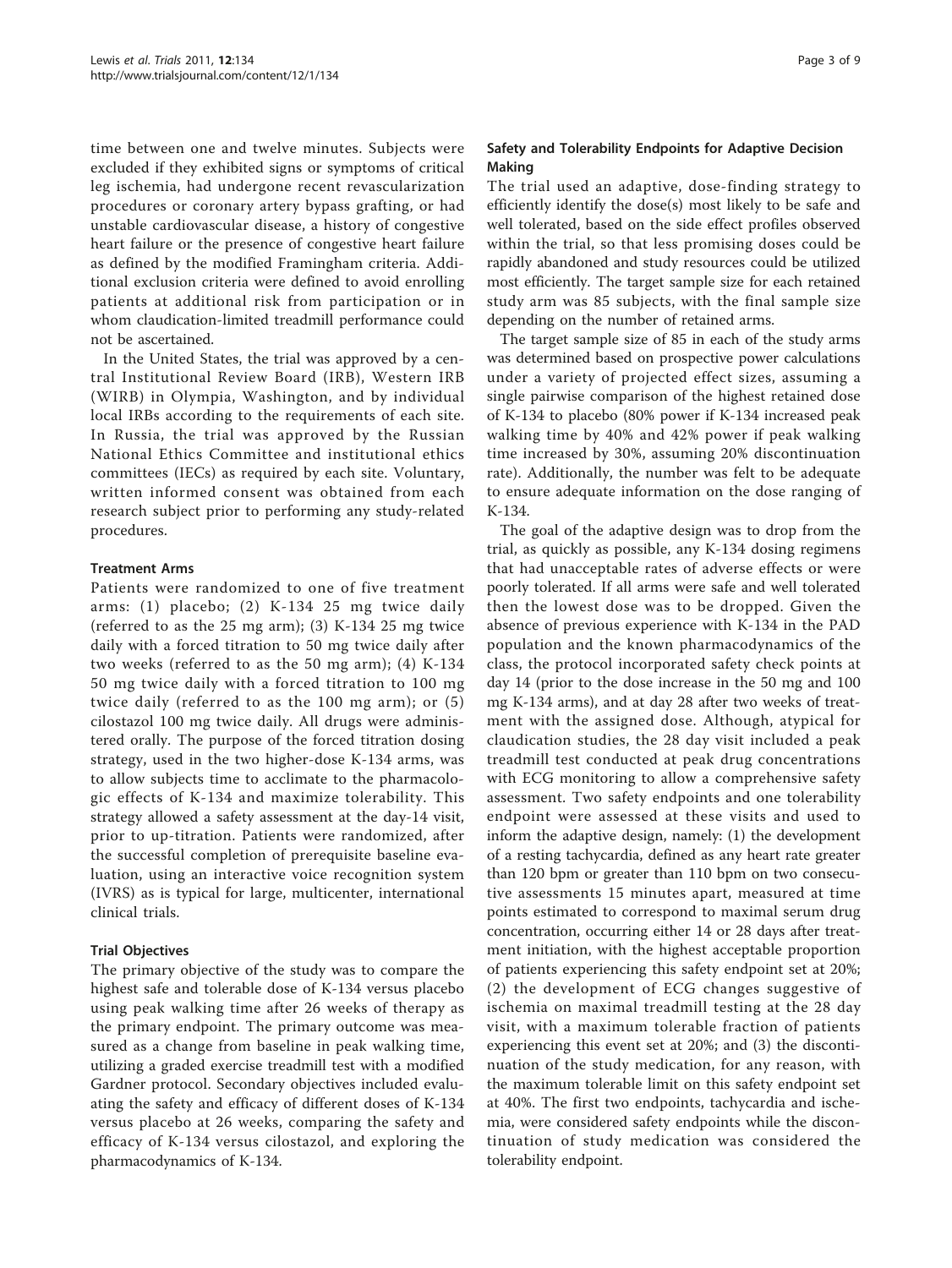Study subjects were evaluated for the occurrence of multiple hemodynamic abnormalities at two weeks and for resting tachycardia or ECG changes suggestive of ischemia at four weeks. While the four-week evaluation was considered the primary safety evaluation, any subject who experienced resting tachycardia or other hemodynamic changes requiring withdrawal of the study medication at two weeks would be included in the group of subjects who had discontinued the medication when evaluating the tolerability of the study medications. Further, if the specific reason the study medication was discontinued at two weeks was resting tachycardia, then the patient was also considered to have met the criterion for the resting tachycardia adverse effect at four weeks. Thus, at the time of the interim analysis, it was anticipated that there would be patients whose data from the two-week visit were known but whose four-week data were not yet available. This approach was taken to most rapidly identify those patients experiencing adverse effects of the investigational medication.

# Definition of the Adaptive Design

The first adaptive interim analysis was planned to occur after 4-week visit data were available from 50 patients, at which time data from approximately 10 subjects in each of the K-134-containing arms would be available. If deemed necessary by the independent data monitoring committee (DMC), the protocol specified that a second adaptive interim analysis could be conducted after 4-week visit data were available from 100 patients, at which time approximately data from 20 subjects in each of the K-134-containing arms would be available.

For each adaptive interim analysis, dose-response models for each of the three safety and tolerability endpoints (resting tachycardia, ECG changes suggestive of ischemia, and discontinuation of study medication) were developed. The guideline for dropping of a dose was based on the 80%, two-tailed confidence interval for the incidence of each endpoint at each dose, based on these logistic dose-response models. The use of dose-response modeling allowed information from all doses, including placebo, to contribute to the estimates obtained at each dose. If the 80% confidence interval for the fraction of patients experiencing the safety or tolerability endpoint lied completely above the maximum tolerable limit for a given dose, then that dose and any higher doses were to be discontinued (Figure 1).

The use of an 80% confidence interval for this purpose was based on Monte Carlo simulations of thousands of repetitions of the proposed clinical trial, using a variety of coverage probabilities, and under a variety of assumptions regarding true rates of adverse events (either the adverse effects of resting tachycardia, ECG changes





Figure 1 Schematic of Adaptive Arm-dropping Strategy. This figure illustrates the adaptive arm-dropping strategy planned for the trial, based on the use of logistic dose-response models to integrate information from the placebo and all K-134 containing arms. Initially, the trial begins with equal randomization to the placebo, cilostazol, and the three K-134-containing arms. At each of two planned interim analyses, occurring when 28-day data are available from either 50 or 100 patients, logistic dose-response models are fit for each of the three safety and tolerability endpoints (resting tachycardia [denoted HR > 120], signs of ischemia on ECG, and medication discontinuation), using data from the placebo and K-134-contining arms. If the lower limit of the 80% confidence interval around the logistic model (the upper and lower limits are illustrated by dotted lines) exceeds the maximum tolerable limit of the safety or tolerability endpoint at a particular dose (excluding placebo), then that arm of the trial is to be discontinued. In the hypothetical scenario shown in the figure, the ischemia safety endpoint limit is exceeded (arrow) when  $N = 50$  for the highest (100 mg) dose of K-134 so that arm is discontinued and the four remaining arms are continued until  $N = 100$ . At the second interim analysis, however, the maximum tolerable rate for resting tachycardia is exceeded by the lower limit of the 80% confidence interval at both the 50-mg and 100-mg doses (arrows). Since the 100-mg dose was already discontinued in this hypothetical example at the 50-patient review, the 50-mg dose arm would be discontinued at this point and new research subjects would be randomized in a balanced manner to one of the three remaining arms for the remaining duration of the trial.

suggesting ischemia, or patients discontinuing their study medication) with the different doses of K-134. Thus, the 80% coverage probability was not selected based on a theoretical consideration but, instead, based on the observation that this approach provided reasonable assurance of retaining treatment arms with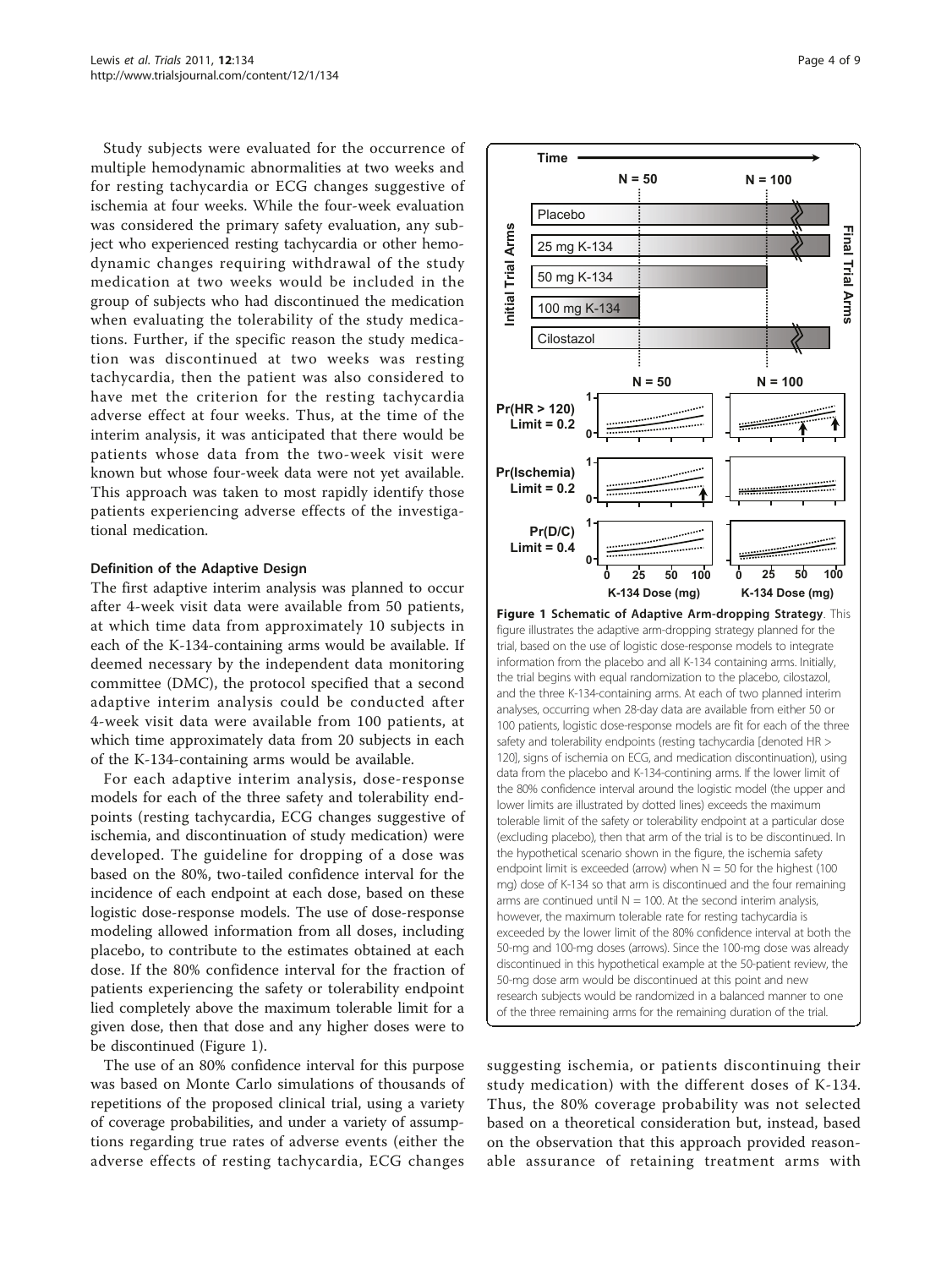acceptable adverse event rates while, at the same time, provided a high probability of dropping an arm that was unsafe or poorly tolerated. It is useful to note that the 80% coverage probability is more aggressive in allowing the termination of arms with potential safety or tolerability problems–it results in our requiring less evidence to drop an arm compared to what would have happened if we had used 95% confidence intervals.

The overall goal was to retain the two highest-dose arms with acceptable safety and tolerability event rates, assuming two such arms existed. However, if both the 50-mg and 100-mg arms were found to have unacceptable dose-limiting event rates, the trial was to be continued with only a single K-134-containing arm (the 25-mg arm). If all three K-134-containing arms were found to have unacceptable dose-limiting event rates, the DMC was to recommend early termination of the trial. While this guideline for the dropping of trial arms was predefined, the DMC was empowered to use judgment and all available information in implementing the dose arm stopping guidelines, for example, if some of the information was internally inconsistent or additional information (e.g., the event rate in the cilostazol arm or unanticipated adverse events) was deemed relevant.

# Results

# Meetings of the Independent Data Monitoring Committee (DMC)

A first, inaugural meeting of the DMC was held on July 1, 2008 and included representatives of the sponsor, Steering Committee, project support personnel, and members of the DMC. Background information regarding preclinical and prior clinical experience with K-134 was provided and the rationale for using an adaptive dose ranging approach was discussed. At this meeting, the operating characteristics of the planned approach to treatment arm selection was presented by the statistician member of the DMC, based on simulation studies conducted by that DMC member (see Additional File [1\)](#page-8-0), and unanimously judged to be acceptably accurate in both the dropping of arms with unacceptable safety or tolerability profiles and in retaining arms with acceptable characteristics. In addition, to discussing logistical issues, the group reviewed the draft DMC Charter (see Additional File [2](#page-8-0)) and approved the adaptive dose finding strategy as presented.

During the second DMC meeting on August 26, 2008, the DMC reviewed and approved the trial protocol. The first subject was randomized on December 5, 2008. The DMC met for a third time on April 21, 2009 by teleconference to conduct a "dry run" for the upcoming interim analysis meeting, during which a decision regarding dropping one or more treatment arms would be considered. During this meeting, issues regarding the recording, definition, and tabulation of key endpoints were discussed. For example, clarifying that for subjects who had completed the 14-day, but not the 28-day visit, the heart rate measured on day 14 alone could be used to define the safety endpoint of resting tachycardia. Although by prior agreement no consideration of termination of a treatment arm was considered at this meeting, the group reviewed current logistic dose-response modeling results to ensure the analysis approach was well understood by the group. At that time, data from anywhere between 11 and 21 subjects were available for each of the three safety and tolerability endpoints (distributed across all five arms).

In prior meetings, the DMC had been informed that the sponsor was simultaneously conducting a trial of K-134 in Japan. While it was acknowledged by all that the patient populations and pharmacokinetics would likely be different in the Japanese versus the American and Russian populations, the DMC felt that adverse event data from the Japanese trial might be helpful in interpreting the sparse safety data expected to be available early in the current trial. Based on the rationale that the DMC should be provided with access to safety and tolerability information from all reliable sources, the DMC requested serious adverse event and treatment assignment information from the ongoing Japanese trial. The sponsor agreed to this request and provided serious adverse event and sealed treatment assignment information (with language translation) to the DMC chair prior to the adaptive interim analysis meeting. No sponsor personnel were unblinded to treatment assignment.

## Interim Analysis Results and Adaptive Decision Making

At the fourth meeting of the DMC, held on July 10, 2009, a total of 199 subjects had been randomized and 28-day visit data were available from 143. A rapidlyincreasing rate of subject enrollment and scheduling constraints resulted in data from a larger sample being available at the time of the first interim analysis than originally planned. Thus, at the time of this interim analysis, 28-day visit data were available from a larger number of subjects than had been planned, even for the second interim analysis. In open session, the DMC Chair reviewed the statistical guidelines for the planned arm-dropping adaptation and informed the group that the serious adverse event data from the concurrent Japanese trial were available for closed review by the DMC if deemed necessary. In closed session, the DMC discussed details of the closed reports, focusing on data quality in the reporting of the corrected QT interval (QTc) obtained from ECGs, and were informed that the statistical programs used to create the adaptive endpoint dose-response analyses had been independently validated by the unblinded statistician assigned to the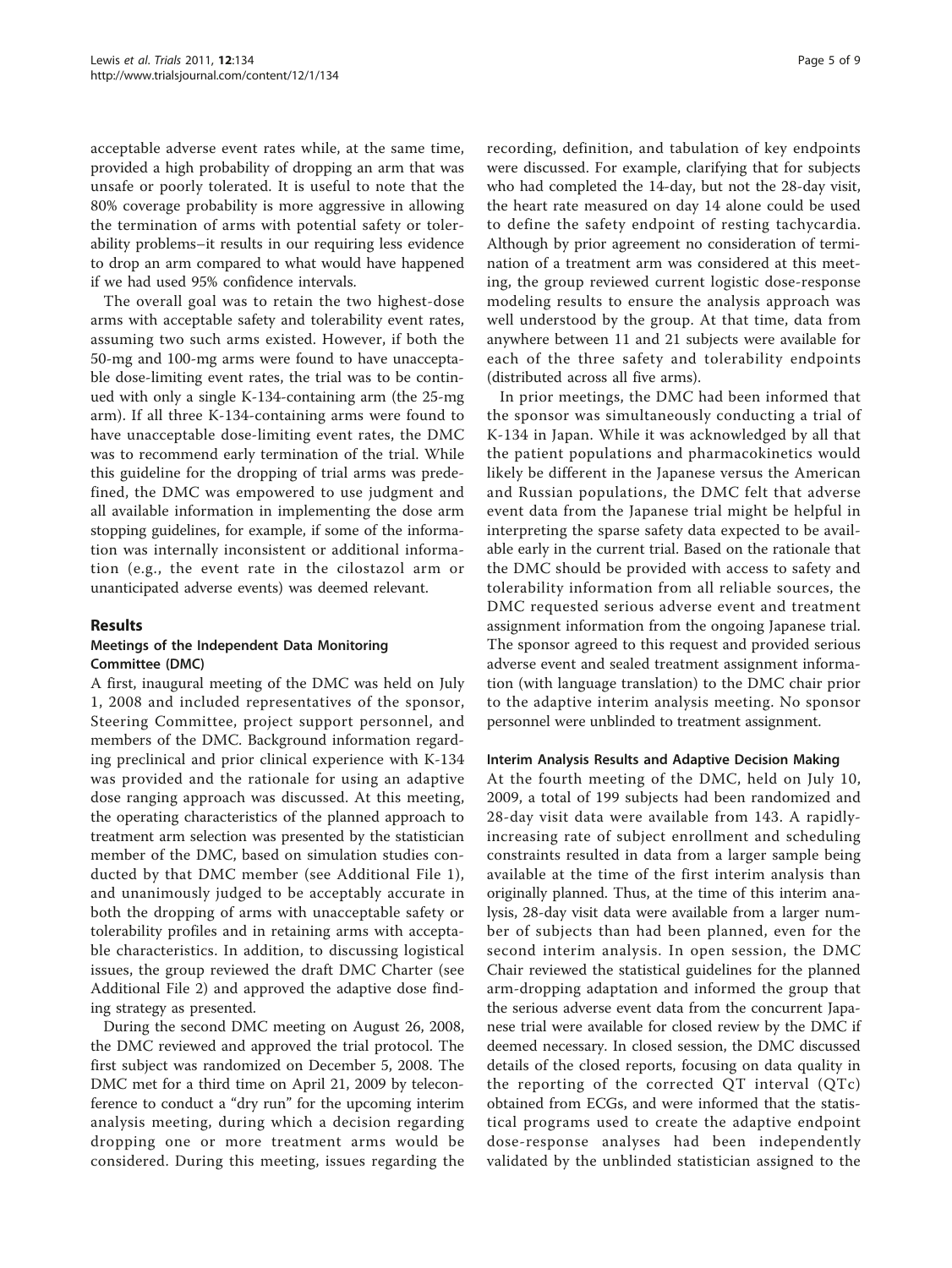DMC. The Committee also reviewed all adverse event data from the study and identified no substantial concerns. Based on this observation, the Committee voted unanimously not to review the sealed Japanese serious adverse event data that had been provided, based on knowledge of the total number of serious adverse events that had occurred in the Japanese trial and the rationale that no reasonably plausible pattern in serious adverse events in the Japanese trial would warrant an alteration in the current trial.

The observed dose-response models for each of the three safety and tolerability endpoints were then considered (Table 1). No subject in any of the five treatment arms (placebo, three K-134-containing arms, and cilostazol) demonstrated resting tachycardia or ischemic changes on ECG meeting the pre-specified criteria. As mentioned above, the number of subjects available was greater than the originally-planned number. For example, a total of 115 subjects were included in the dose-response model for tachycardia, with 85 receiving K-134, although some of these had only 2-week data available. However, due to limitations in data availability, only 63 subjects were included in the model for ischemic changes, with 43 receiving K-134. Three of the 25 (12%) subjects receiving 100 mg of K-134 had discontinued their medication; 1 of 32 (3%) subjects receiving 50 mg and 1 of 28 subjects (4%) receiving 25 mg had discontinued. No subjects (0 of 32 [0%]) receiving placebo had discontinued. Since the observed discontinuation rate (12%) at the highest dose was still well below the maximum allowed rate of 40%, there was no suggestion of unanticipated tolerability concerns in any of the K-134-containing arms. Based on the lack of any concerning safety or tolerability endpoint data, the DMC recommended the termination of the 25-mg arm, applying the predefined strategy of retaining the two highest safe and tolerable K-134-containing arms. This recommendation was presented to and accepted by the trial's Steering Committee immediately following the closed DMC meeting and subsequently implemented by the sponsor.

## Implementation of the Adaptation

To implement the adaptive elimination of the 25-mg dose arm, the sponsor and contractor supporting the trial rapidly took steps: (1) to modify the trial's randomization system so no new subjects would be assigned to the 25-mg arm; (2) to obtain a listing of all subjects previously randomized to the 25-mg arm while not compromising the blinding of other subjects; (3) to notify clinical study sites which of their patients should be scheduled for study termination; (4) to communicate to each site that this termination was based on the prespecified adaptive design but not to identify which treatment arm was to be discontinued; and (5) to revise the total planned sample size for the trial, allowing for the subjects being discontinued because of prior allocation to the 25-mg K-134 arm. These steps were completed within 3 days of the July 10 meeting. The communication sent to each clinical trial investigator emphasized that the discontinuation of subjects was part of the prespecified adaptive design of the study and that the communication should be shared with the Institutional Review Board (IRB) or Institutional Ethics Committee

| Endpoint             | <b>Trial Arm</b> | <b>Observed Rate</b> | Model-based Rate (80% CI) |
|----------------------|------------------|----------------------|---------------------------|
|                      | Placebo          | 0 of 30 $(0\%)$      | $0.0$ (-, -)              |
|                      | 25 mg K-134      | $0$ of 29 (0%)       | $0.0$ (-, -)              |
| Resting Tachycardia  | 50 mg K-134      | $0$ of 30 (0%)       | $0.0$ (-, -)              |
|                      | 100 mg K-134     | $0$ of 26 (0%)       | $0.0$ (-, -)              |
|                      | Cilostazol       | 0 of 28 $(0\%)$      |                           |
|                      | Placebo          | $0$ of 20 (0%)       | $0.0$ (-, -)              |
|                      | 25 mg K-134      | $0$ of 14 (0%)       | $0.0$ (-, -)              |
| Ischemic ECG Changes | 50 mg K-134      | $0$ of 19 (0%)       | $0.0$ (-, -)              |
|                      | 100 mg K-134     | 0 of 10 $(0\%)$      | $0.0$ (-, -)              |
|                      | Cilostazol       | 0 of 15 $(0\%)$      |                           |
|                      | Placebo          | 0 of 32 $(0\%)$      | $0.009$ $(0.002, 0.038)$  |
|                      | 25 mg K-134      | 1 of 28 (4%)         | $0.018$ (0.004, 0.072)    |
| Discontinuation      | 50 mg K-134      | 1 of 32 (3%)         | 0.035(0.009, 0.13)        |
|                      | 100 mg K-134     | 3 of 25 (12%)        | $0.12$ $(0.032, 0.37)$    |
|                      | Cilostazol       | 1 of 27 (0%)         |                           |

Table 1 Safety and Tolerability Endpoints at Time of Interim Analysis on July 10, 2009\*

\*See text for definitions of safety and tolerability endpoints.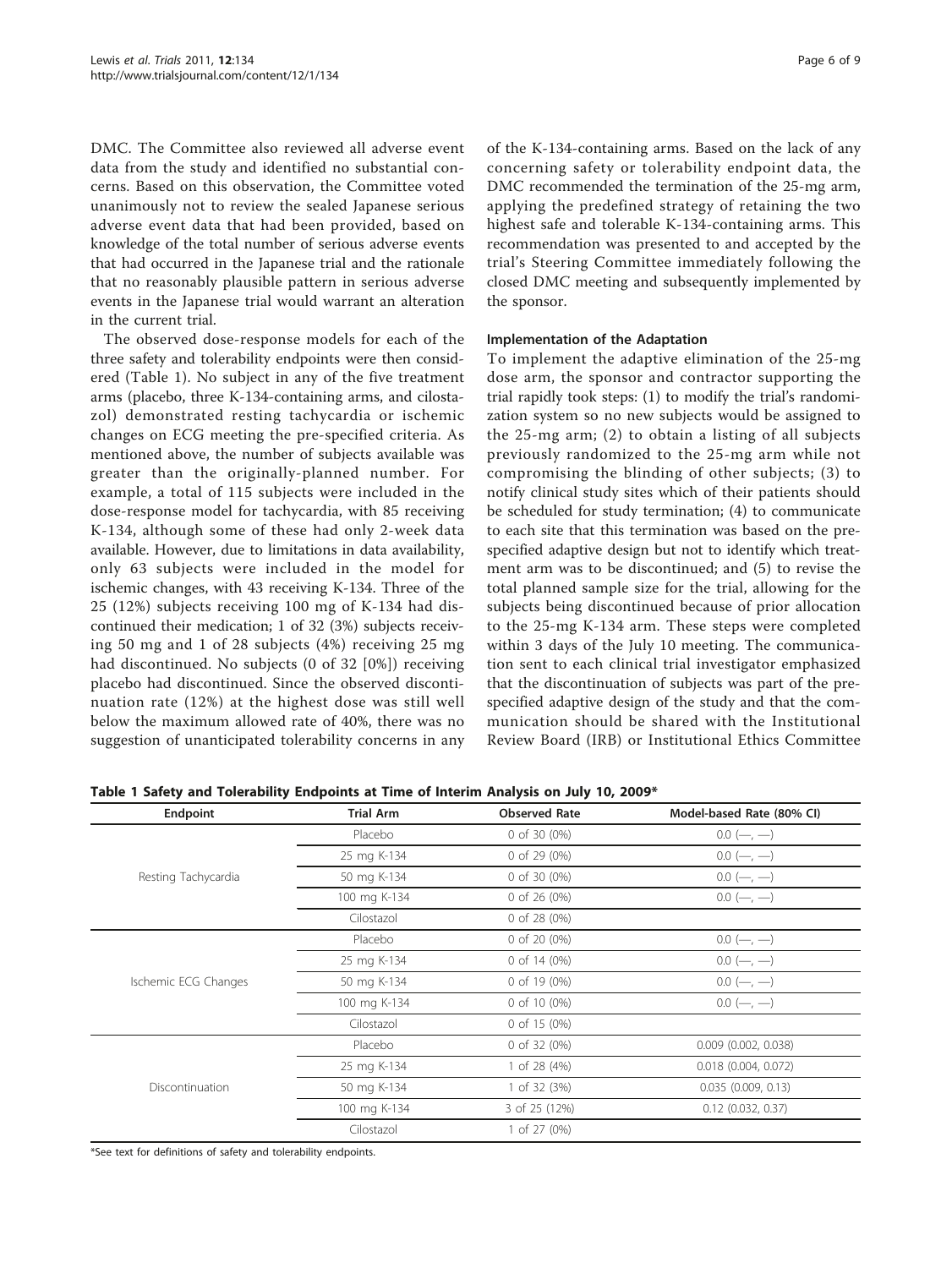(IEC) at their institution. Information regarding which arm was being discontinued was known only to the Steering Committee and key personnel at the sponsor, and was not communicated to site investigators. Lastly, the subjects' study physicians were instructed to conduct a final evaluation and the patients were transferred to standard care according to their personal physicians' preferences.

In follow up to the July 10, 2009 meeting of the DMC, the sponsor identified a number of factors that contributed to the missing data at the time of review regarding ST segment depression and related ECG outcomes at day 28. The availability of data elements at the time of the formal interim analysis was influenced by multiple factors, including: (1) the timing of data collection for each element; (2) the time delay associated with central laboratory ECG reading; and (3) time required for the submission of CRFs and the monitoring of data from each site. The larger quantity of missing ECG data was largely the result of the time required for receipt and central over-reading of ECGs.

A repeat analysis of the three safety and tolerability endpoints with a more complete data set was conducted on September 23, 2009 demonstrating that none of 130 (0%) subjects receiving K-134 demonstrated tachycardia at either 14- or 28-days of treatment and none of 96 subjects (0%) receiving K-134 had exhibited ischemic ECG changes at 28 days (Table [2](#page-7-0)). The overall discontinuation rates were verified to be consistent with those seen in July. Although the DMC's adaptation recommendation had been provided, accepted, and implemented, the DMC continued to receive and review safety and tolerability endpoint dose-response models periodically.

On November 24, 2009, the DMC met a fifth time to conduct a detailed review of serious adverse events (SAEs) in the trial. This review was conducted in an unblinded manner in closed session. It was noted that a substantial fraction of all SAEs (35% or 6 of 17) had occurred in the placebo arm. Further, there was no apparent difference in the incidence of SAEs by country or by subject age.

In consultation with the trial's Steering Committee, the DMC agreed that further DMC oversight should be focused on the review of SAE and adverse event (AE) experience in the trial. The DMC met a sixth time on February 3, 2010 to review both AE and SAE information. The DMC noted potential dose-response relationships for K-134 with the occurrence of palpitations, gastrointestinal disorder (e.g., diarrhea, nausea) and edema. Tachycardia and hypovolemia were specifically noted to be absent from AE reports. At the DMC meetings of July 10, 2009, November 24, 2009, and February 3, 2010, the DMC reviewed detailed tabulations and

graphical presentations of hemodynamic and ECG data. No concerning patterns were observed, although the changes expected in the cilostazol arm were noted. The study was successfully completed with last patient visit occurring July 7, 2010 and database lock occurring July 28, 2010. All contents of this manuscript were embargoed within the DMC until after database lock had been confirmed.

# **Discussion**

The clinical trial described here represents the first application of prospectively defined, adaptive decisionmaking in a PAD trial. By addressing pre-trial uncertainty in the maximum safe and well-tolerated dose, and the goal of obtaining preliminary efficacy data from the maximum tolerated dose, this approach allowed the initial evaluation of a broad range of doses, followed by the focusing of trial resources and human subjects on the most promising treatment arms. The selection of treatment arms to carry forward was based on safety and tolerability endpoints, rather than the primary efficacy outcome, reflecting the expectation that dose-limiting side effects would appear quickly whereas evidence of efficacy might not appear until the completion of treatment.

If, instead of dropping the 25-mg K-134 treatment arm, all arms had been continued to full enrollment, then approximately 43 additional research subjects would have been required to complete the trial (that is a minimum of 85 subjects in all arms). This additional enrollment would have increased the cost and duration of the trial, and resulted in the exposure of additional subjects to K-134, but without providing relevant additional information on either the safety or efficacy of K-134 at doses likely to be clinically active.

Even when prospectively defined, adaptive clinical trials are inherently more complex than traditional, parallel-armed designs because of the multiple ways the clinical trial may "play out" when implemented. Thus, it is often difficult or impossible to directly calculate the power, type I error rate, or the expected accuracy in dose selection for a particular trial design. Simulations of the proposed trial design are often required to verify acceptable operating and performance characteristics. In practice, however, a general approach is to use simulations to define the characteristics of a proposed design, to adjust design parameters (e.g., thresholds for adding or dropping arms, adjusting randomization proportions, etc.) based on the simulation results, and then to repeat the simulations. This iterative process is repeated until the appropriate balance of trial size, power, and type I error risk is obtained. In a learn-phase trial such as this one, defining this appropriate balance is largely a subjective process. When an adaptive design is used in the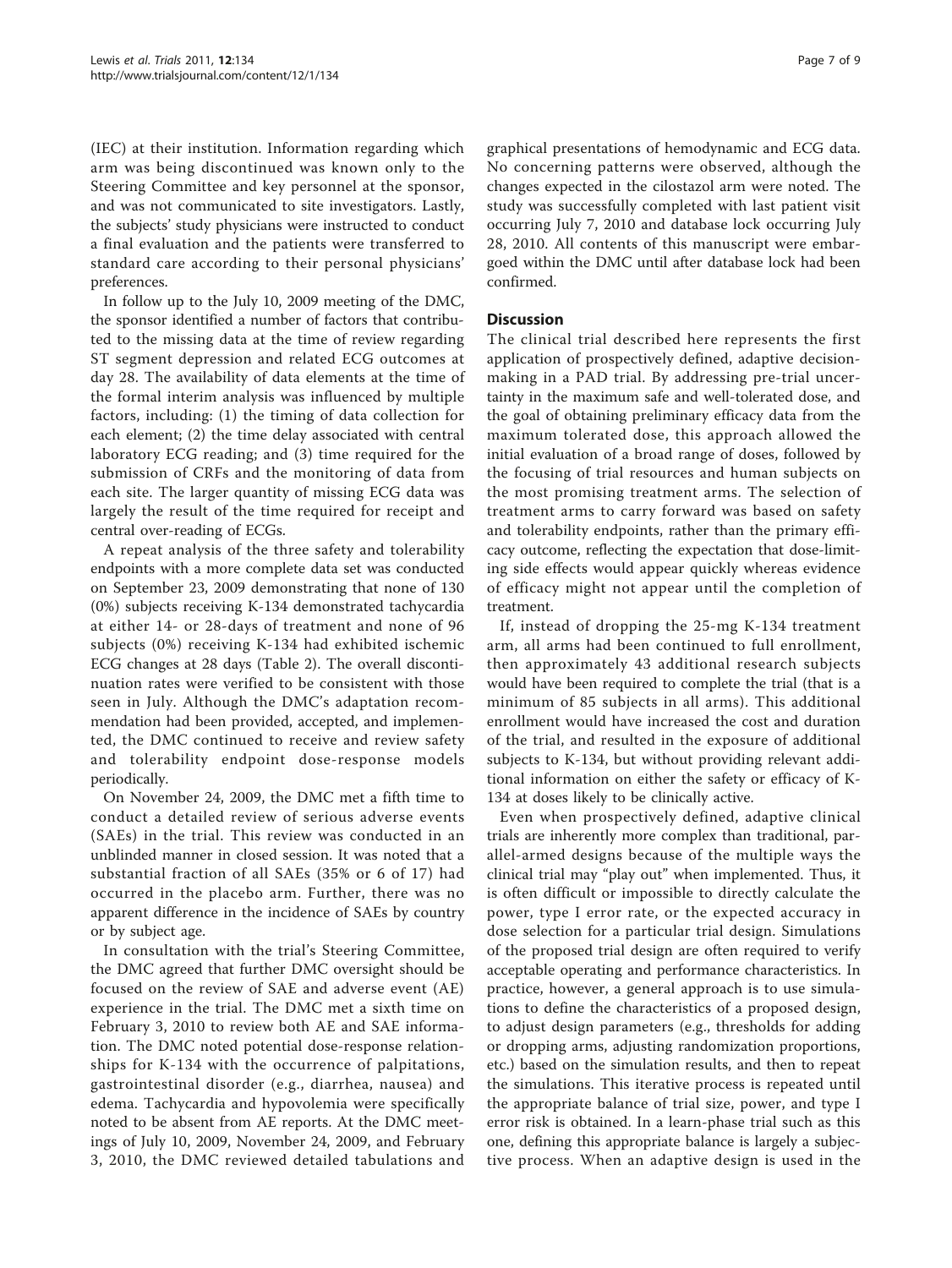| Endpoint             | <b>Trial Arm</b> | <b>Observed Rate</b> | Model-based Rate (80% CI) |
|----------------------|------------------|----------------------|---------------------------|
|                      | Placebo          | $0$ of 57 (0%)       | $0.0$ (-, -)              |
|                      | 25 mg K-134      | $0$ of 37 (0%)       | $0.0$ (-, -)              |
| Resting Tachycardia  | 50 mg K-134      | 0 of 52 (0%)         | $0.0$ (-, -)              |
|                      | 100 mg K-134     | $0$ of 50 (0%)       | $0.0$ (-, -)              |
|                      | Cilostazol       | 0 of 53 $(Z\%)$      |                           |
|                      | Placebo          | $0$ of 43 (0%)       | $0.0$ (-, -)              |
|                      | 25 mg K-134      | $0$ of 29 (0%)       | $0.0$ (-, -)              |
| Ischemic ECG Changes | 50 mg K-134      | 0 of 45 $(0\%)$      | $0.0$ (-, -)              |
|                      | 100 mg K-134     | 0 of 42 $(0\%)$      | $0.0$ (-, -)              |
|                      | Cilostazol       | 0 of 44 $(Z\%)$      |                           |
|                      | Placebo          | 2 of 63 (3%)         | $0.021$ (0.008, 0.050)    |
|                      | 25 mg K-134      | 41 of 42 (98%)       | **                        |
| Discontinuation      | 50 mg K-134      | 2 of 61 (3%)         | $0.055$ (0.023, 0.13)     |
|                      | 100 mg K-134     | 9 of 60 (15%)        | 0.14(0.061, 0.28)         |
|                      | Cilostazol       | 5 of 57 (9%)         |                           |
|                      |                  |                      |                           |

<span id="page-7-0"></span>Table 2 Safety and Tolerability Endpoints as of September 23, 2009\*

\*See text for definitions of safety and tolerability endpoints.

\*\*Nearly all patients discontinued due to arm dropping at previous analysis;

25 mg dose not included in logistic regression.

setting of a confirmatory, phase III trial, the required numerical simulations are often quite extensive because of the importance of precisely defining the trial's operating characteristics under a wide range of null and alternative hypotheses. In the current setting, however, the trial results were to be used to inform internal decision making by the sponsor and, accordingly, the numerical simulations were more limited.

The complexity of the adaptive design is also reflected in the trial's actual execution. While the original intent was to conduct a formal assessment of the adaptive design criteria after data from 50 patients had been accrued through four weeks of treatment, in actuality the review took place after many more patients had been enrolled. This reflected an unanticipated acceleration of enrollment, inherent delays in entering data into and verifying data in the database, and the challenges of scheduling meetings. Future trials can mitigate the risk of delay by taking steps to better coordinate the start-up of new sites and minimizing data entry delays. If serious safety concerns exist, enrollment can be suspended pending the adaptive decision making review. This step was considered and felt unnecessary in the current trial. Safety risks can be further minimized by ensuring ongoing, unblinded review of all serious adverse events as was done in the current trial.

The development of the adaptive design significantly accelerated the clinical development of K-134. The Steering Committee was faced with requiring a phase I study in patients with PAD to define the safety and

tolerability of K-134 and thus delaying development by 9-12 months, excluding the 100 mg arm from the phase II trial and thus risk excluding the optimal dose, or conducting a large phase II trial fully populating all five study arms. The latter option would have resulted in increased cost and time due to the additional enrollment requirements as noted above. In practice the integration of safety-specific assessments at early time points, the use of the adaptive design, and an empowered and experienced independent DMC allowed the trial to be completed and subject safety optimized.

In addition to ultimately achieving efficiency in the allocation of resources, the process of designing a prospectively-defined adaptive trial requires and facilitates a careful consideration of trial goals and the adequacy of pre-trial information regarding the likely maximum tolerable dose, the effective dose range, and the treatment effect. Similarly, the process of planning for an adaptive interim analysis, which necessarily includes considerations of data quality, availability, and other logistical issues, may lead to better planning for the logistical support and conduct of the trial itself.

# Conclusions

In this phase II, dose-finding trial of K-134 in the treatment of stable intermittent claudication, no concerning safety or tolerability signals were seen at interim analysis, allowing the discontinuation of the lowest-dose-containing arm and the retention of the two highest-dosecontaining arms.